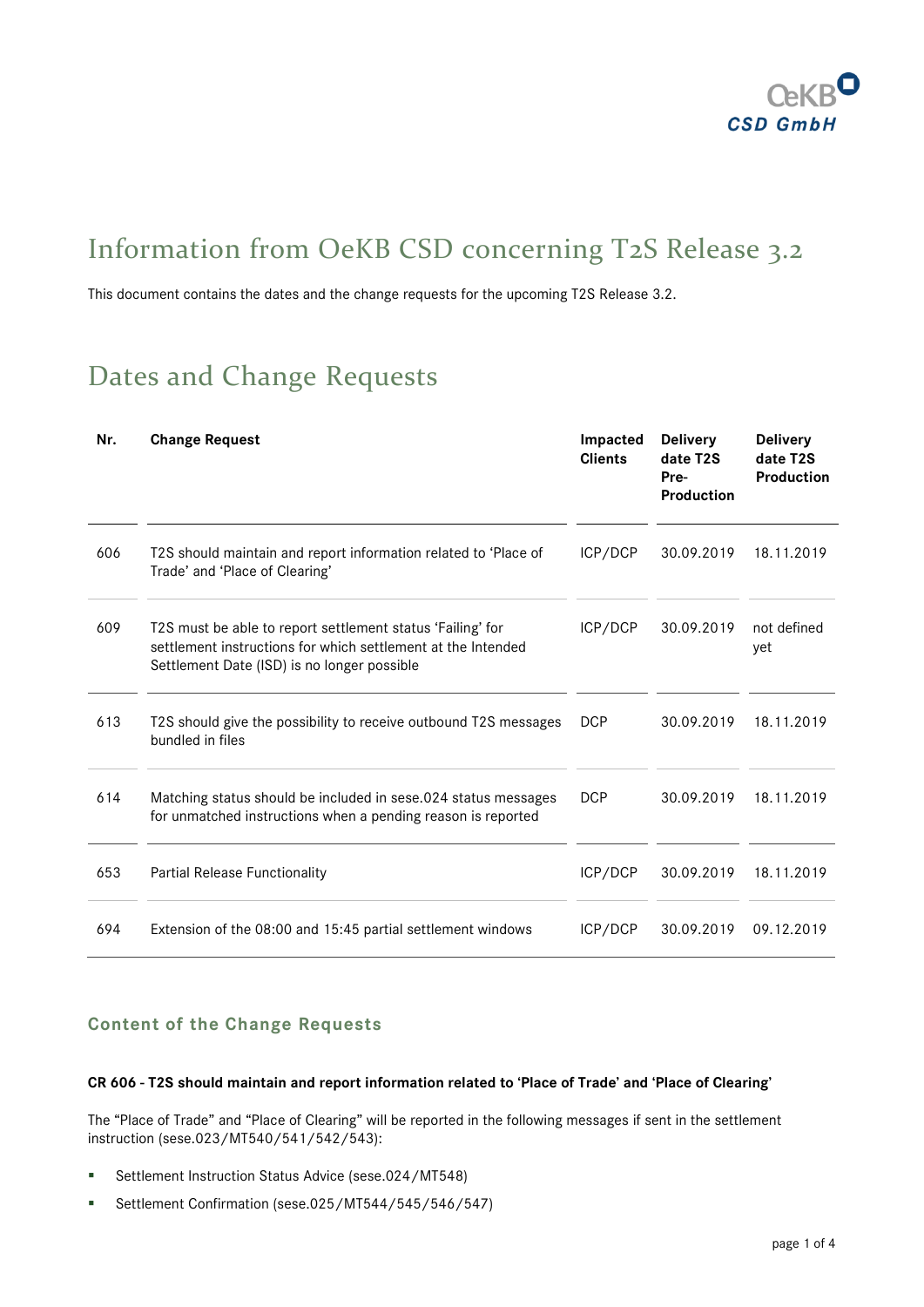

- Statement of Transactions (semt.017)
- Settlement Instruction Query Response (semt.027)
- Statement of Pending Instructions (semt.018) <PlcOfTrad> (place of trade) only

The "Place of Trade" and "Place of Clearing" will also be avaible in the Settlement Client in following screens:

- **EXECT** Create Settlement Instruction
- **Settlement Instructions Details**

Link: *[https://www.ecb.europa.eu/paym/target/t2s/governance/pdf/crg/ecb.targetseccrg160426\\_T2S-0606-](https://www.ecb.europa.eu/paym/target/t2s/governance/pdf/crg/ecb.targetseccrg160426_T2S-0606-SYS.en.pdf) [SYS.en.pdf](https://www.ecb.europa.eu/paym/target/t2s/governance/pdf/crg/ecb.targetseccrg160426_T2S-0606-SYS.en.pdf)*

## **CR 609 - T2S must be able to report settlement status 'Failing' for settlement instructions for which settlement at the Intended Settlement Date (ISD) is no longer possible**

Currently, T2S reports the settlement status 'Pending' along with a pending reason code, which provides the reason for the instruction not being settled.

To be in line with the CSDR CSDs must be able to distinguish between:

- Pending settlement instructions, for which settlement at the ISD is still possible
- Failing settlement instructions, for which settlement at the ISD is no longer possible at the end of the day

With introduction of this change the new settlement status "Failing" will be reported by T2S for failing settlement instructions and settlement restrictions, i.e. settlement instructions and settlement restrictions for which settlement at the ISD is no longer possible, after the settlement processing related to the relevant T2S cut-off for this instruction has been completed.

In following messages the new status will be reported:

- For status advices
	- Settlement Instruction Status Advice (sese.024/MT548)
	- Intra-Position Movement Status Advice (semt.014/MT548)
	- **Intra-Balance Movement Status Advice (camt.067)**
- For queries and reports:
	- Statement of Pending Instructions (semt.018)
	- SecuritiesSettlementTransactionAuditTrailReport (semt.022)
	- Settlement Transaction Query (semt.026)
	- **Settlement Transaction Query Response (semt.027)**
	- **Intra-Position Movement Pending Report (semt.034)**
	- **Intra-Balance Movement Pending Report (camt.085)**
	- IntraPositionMovementQuery (semt.028)
	- IntraPositionMovementQueryResponse (semt.029)
	- IntraBalanceMovementQuery (camt.078)
	- IntraBalanceMovementQueryResponse (camt.079)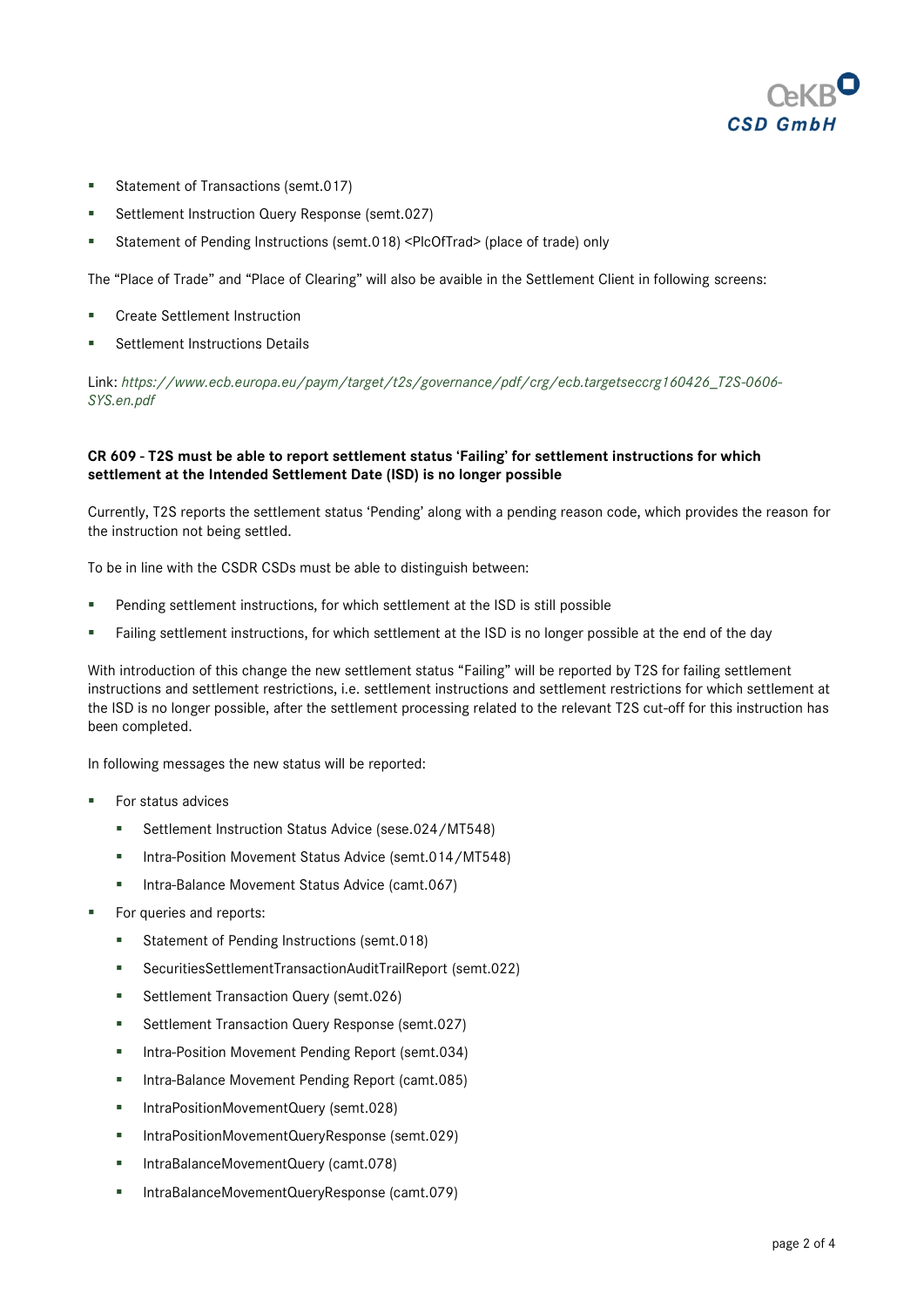

It is worth mentioning that the ISO code 'FUTU' (reason code) for 'Pending', is not defined for 'Failing'. For this reason, current T2S message usages reporting 'FUTU' will i) remain informing 'FUTU' when it is reported with 'Pending', but will ii) inform 'CYCL' when it is reported with 'Failing'.

The settlement status "Failing" will also be avaible in the Settlement Client in following screen:

- Search for Settlement Instructions
- **Settlement Instructions Details**
- **Search Intra-Positon Movement**
- **Intra-Positions Details**
- **Message Subscription**

**Note:** This change will not be introduced with R 3.2. It will be introduced closer to the implementation date of Central Securities Depository Regulation (CSDR). But it will be available for tests with R 3.2.

Link: *[https://www.ecb.europa.eu/paym/target/t2s/governance/pdf/crg/ecb.targetseccrg160510\\_T2S-0609-](https://www.ecb.europa.eu/paym/target/t2s/governance/pdf/crg/ecb.targetseccrg160510_T2S-0609-SYS.en.pdf) [SYS.en.pdf](https://www.ecb.europa.eu/paym/target/t2s/governance/pdf/crg/ecb.targetseccrg160510_T2S-0609-SYS.en.pdf)*

#### **CR 613 – T2S should give the possibility to receive outbound T2S messages bundled in files**

T2S should allow CSDs, NCBs and DCPs to subscribe to the receipt of T2S outbound messages according to the following modalities. The subscription is optional:

- Clients can continue to receive outbound reporting message per message
- Clients who subscribe to the bundling will benefit from standard features described below

Configuration is done via request to the T2S Operator (similar to flat file configuration). The files are sent to the Party technical address (PTA) defined as default routing configuration. Such files will always be sent via the file channel as done for NTS files.

Link: *[https://www.ecb.europa.eu/paym/target/t2s/governance/pdf/crg/ecb.targetseccrg160513\\_T2S-0613-](https://www.ecb.europa.eu/paym/target/t2s/governance/pdf/crg/ecb.targetseccrg160513_T2S-0613-URD.en.pdf) [URD.en.pdf](https://www.ecb.europa.eu/paym/target/t2s/governance/pdf/crg/ecb.targetseccrg160513_T2S-0613-URD.en.pdf)*

### **CR 614 – Matching status should be included in sese.024 status messages for unmatched instructions when a pending reason is reported**

Whenever a pending reason code is reported via sese.024 status advice message for unmatched instructions, the matching status 'unmatched' will be included in that status advice message.

Link: *[https://www.ecb.europa.eu/paym/target/t2s/governance/pdf/crg/ecb.targetseccrg160513\\_T2S-0614-](https://www.ecb.europa.eu/paym/target/t2s/governance/pdf/crg/ecb.targetseccrg160513_T2S-0614-SYS.en.pdf) [SYS.en.pdf](https://www.ecb.europa.eu/paym/target/t2s/governance/pdf/crg/ecb.targetseccrg160513_T2S-0614-SYS.en.pdf)*

#### **CR 653 - Partial Release Functionality**

With introduction for this change CSD participants have the possibility to release a transaction for part of the quantity.

The main criteriras are:

- on or after ISD
- the underlying settlement instruction and counterpart instruction must allow partial settlement